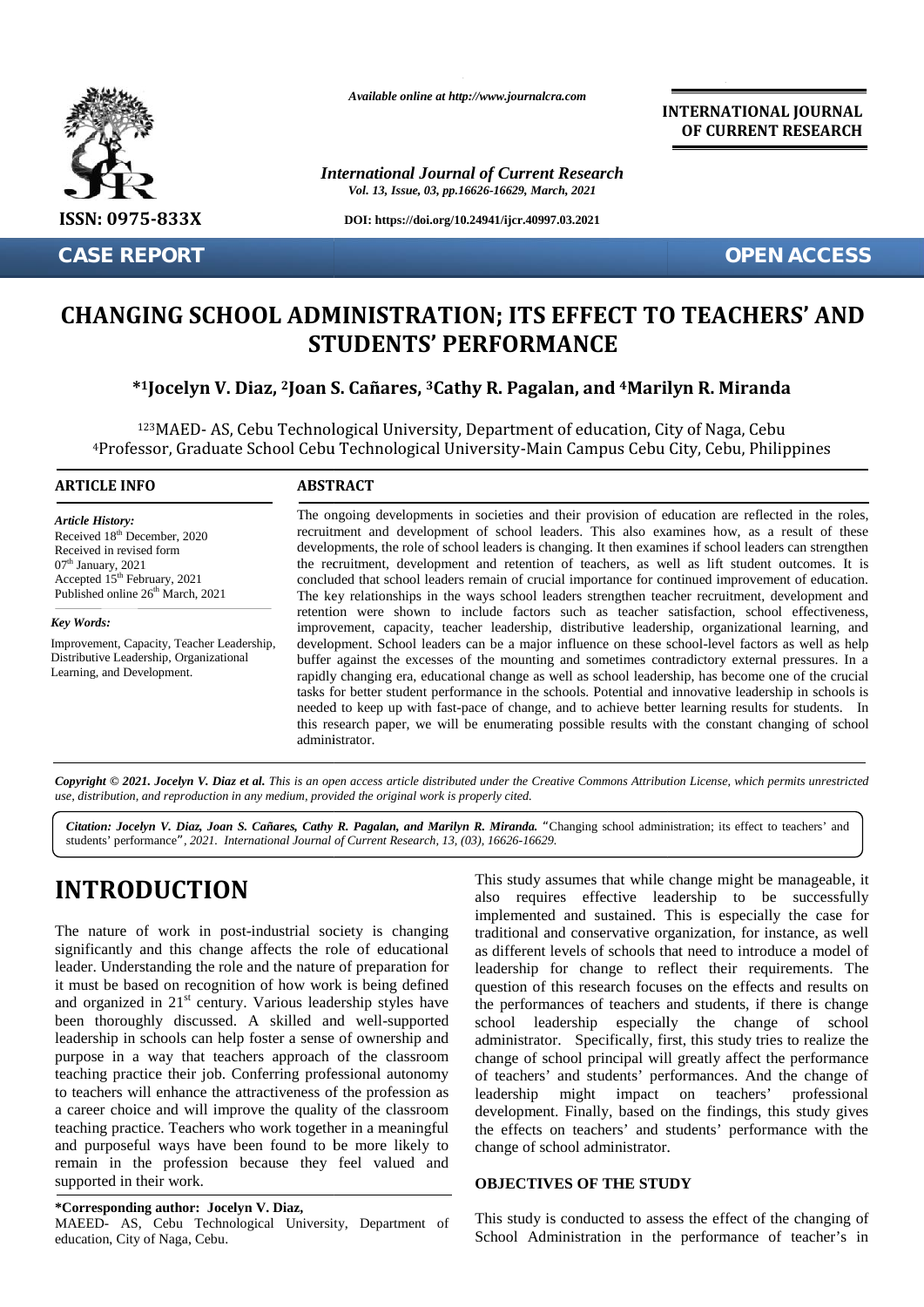administering classes as well as it's effect on the performance of students in terms of following rules and most especially in the academic performance of the students.

# **METHODOLOGY**

Research data will obtain with a descriptive method which utilizes from reliable web directory, published articles and other recent studies. It analyzes the different data that will be gathered to determine the impacts of changing administrations to the performance of teachers and students. The content of this paper utilizes related studies and review of related literature as a source of reference in finding knowledge and information that response all the questions of this paper. In addition, this paper identifies the roles, challenges, improvements, effects of changing administrations or school leaders to teachers' and students' performance.

**Presentation of data and analysis:** The creation, acquisition, communication and wise use of knowledge are of particular importance. In brief, society's most important investment is increasingly seen to be in the education of its people - we suffer in the absence of good education: we prosper in its presence. In this situation of high expectations of each country's educational provision, those leading schools have an enormous responsibility. It is no wonder that the "school improvement movement of the past 20 years has put a great emphasis on the role of leaders." (OECD, 2001b, p. 32) Fullan (2002, p. 15) has gone as far to conclude that, "Effective school leaders are key to large-scale, sustainable education reform." A number of generalizations about current trends in school leadership preparation are identified, including: • a move from the general to the particular in the planning of school leader development; • a shift from maintenance functions onto activities that promote school improvement and explicitly seek to raise standards of achievement; • emphasis being given to the development of the individual trainee as well as educational or instructional leadership; • some convergence of curriculum content in relation to two crucial areas - teaching and learning issues and the personal and interpersonal skills of leadership; • a general movement away from unconnected 'single issue' or 'single shot' training events towards a more carefully planned and altogether more coherent programs; • the emergence of new partnership arrangements that have been formed to design, to implement, to monitor and even to evaluate programs; • the drawing together of theory and practice within programs; • the need to know more about the matching of methods to learning outcomes; and, • the need to achieve a better balance between learning what the system requires of individual leaders and what practicing professionals strongly requires of themselves and their colleagues. It is suggested that this balance can best be achieved by groups of principals or professional collectives and alliances setting and delivering their own professional development agendas.

The use of special programs with tied resources and the concomitant accountability has become another tool used by central education authorities in ensuring their priorities are given attention in schools. But other bodies such as philanthropic and commercial organizations are also increasingly using this approach. One outcome is that school leaders need to acquire the new skills of 'grantsmanship' and proposal writing, both for their own school and across schools. (OECD, 2001b) Another outcome may be overall school

incoherence as it rushes to pick up and be judged on the latest priority program. "The program of the school and the performance of principals and teachers may also be regularly scrutinized through personnel assessment or inspectorial visits by central authorities or their delegates." (OECD, 2001b, p. 24) The form of inspection varies by country. For example, in the Netherlands, "the Inspectorate in Primary Education conducts formal visits to produce a quality card for each school. The results are published in league tables in national newspaper. In England every school is inspected on a regular cycle by the Office for Standards in Education (OFSTED).The system in Flanders combines school self-evaluation with a complementary external assessment by the inspectorate [including] undertaking a comprehensive analysis of the coherence between national curricular objectives and the schoolwork plan. Greece has opted for only school self evaluation due to its traditional rejection of external inspection." (OECD, 2001b, p.25, emphasis in original).

Case *et al*'s (2000, p. 2) study of the impact of central inspections on three successful schools over a three-year period found that teachers felt professionally compromised, intimidated and stressed by the inspection process and that there were no lasting impacts on what teachers do in the classroom. McNeil (2000, p. xxvii, emphasis in original) traced the effects of imposed standardizations from the system level into the classroom in three schools that were exemplars for high-quality teaching and learning in urban environments and concluded,"The central message is that educational standardization harms teaching and learning and, over the long term, restratifies education by race and class." If less engaged teachers mean less engaged students then there should be widespread cause for concern. There is evidence that this may be the case. The OECD's PISA (2001c) found that in 20 out of 28 countries more than one in four 15-year-old students considered school a place where they did not want to go and in almost half the countries the majority of students also agreed or strongly agreed that school was a place in which they felt bored.

"Research on appraisal shows that it is not working effectively in many schools." (OECD, 2001b, p. 52) It should not be surprising then that an increasing number of countries are rethinking how teaching staff should be assessed. One new approach is the introduction of merit or performance related pay. In UK there is a government initiative to introduce performance management system backed by performance linked pay that is the responsibility of the principal. (OECD, 2001b, p.27) The emphasis is changing from concern for procedures to concern for results. Teacher unions have opposed such Leadership and teacher role/performance "In decentralized school settings … principals have the autonomy to develop two very different leadership models: • a more hierarchical and directive model, or • a more inclusive model which brings teachers in particular, and the local school community into the frame." (Riley & Louis, 2000, p. 216). Research on decision making in Australian primary (Mulford *et al*., 2000) and secondary (Mulford *et al*., 2001) schools found that the more positively teachers viewed the decision-making processes in the school the higher the degree of influence and control they perceived to be exerted by education staff groups in the school. Ongoing analysis of this data base (Mulford *et al*., in press) shows that where decision making is perceived by teachers in secondary schools as collegial, cooperative and consultative and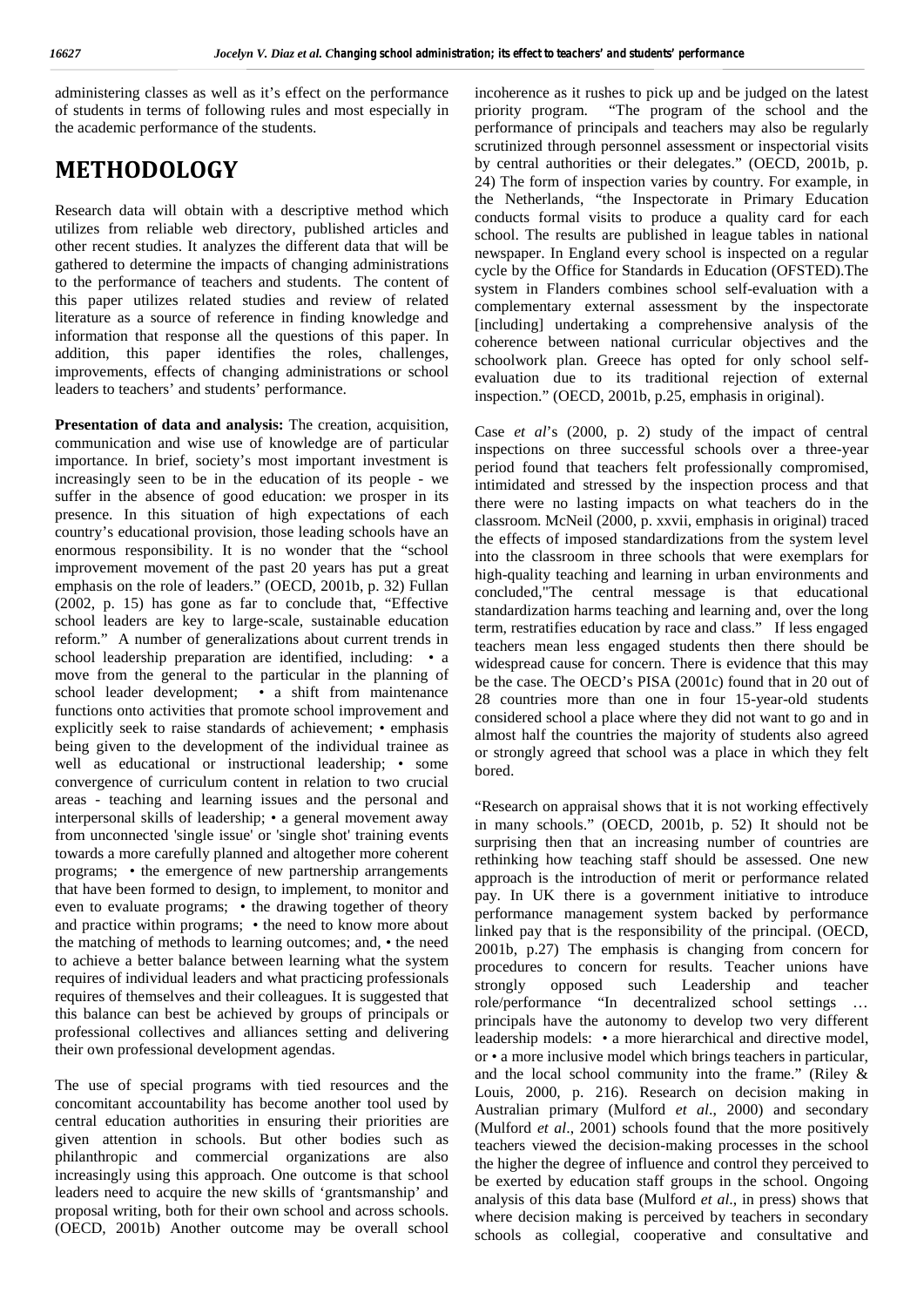providing adequate opportunities for participation it will be more likely to lead to positive student perceptions about their school and teachers as well as perceptions about relationships and their own performance than where decision making is more top-down, executive, or does not foster widespread teacher involvement. However, the results also show that while decentralization may have occurred from the system to school level it had not necessarily occurred within schools and where it had it tended to be about administrative rather than education matters. These results are supported by other research. Gray (2001, p. 13) points out that in England teachers "note considerably greater changes in areas to do with their schools' management and organization than in ethos, culture or teaching … classroom-level 'changes' were far less frequent than school-wide initiatives." From case studies in nine Scottish secondary schools Adler *et al* (1997, Pp. 6-7) also concluded that implementation of devolved school management "has, so far, fallen short of transforming the culture and working patterns of schools but had contributed to a dramatic change in the role and status of headteacher." Schools "seemed able 'to respond more quickly to changing needs and priorities', but this was mainly in terms of repairs, maintenance and equipment."

Teachers will be attracted to, and stay in, the profession if they feel they belong and believe they are contributing to the success of their school and students. Louis and Kruse (1995) have shown the important role of school-level leadership in the development of a professional community. Teacher morale, efficacy, conditions of work, and professional autonomy have all been shown to be crucial to the emotional lives of teachers. (Hargreaves, 2000) "There is no doubt that teachers themselves prefer principals who are honest, communicative, participatory, collegial informal, supportive and demanding and reasonable in their expectations with a clear vision for the school - principals who work 'with' rather than 'through'." (Day *et al*., 2000, p. 20)

#### **Conclusion**

This review study has provided an overview of principals' responsibilities in school, their leadership, and the effects of their leadership to the teachers and students. This review indicates that school principals play a vital role in managing a school that requires leadership capability to lead teachers and students for the greater educational outcomes and sustain improvement. However, the researchers need to conduct formative intervention studies as what approaches to be considered employed by the government to ensure ongoing educational reforms that will not create pressures on schools and principals. In addition, more research is needed as how researchers and stakeholders can contribute to come up a program that would help principals, teachers, and students for the development of the educational system.

#### **Recommendation**

After a series of assessment, analysis and reviewing different research content, this research review paper would like to recommend the following:

• Decentralization must be occurred within schools that intended to be about administrative rather than education matters;

- Review role responsibilities and levels of administrative support for principals to ensure that their priority is educational leadership;
- Find more space in all professional development programs for school leaders which include the degree of decentralization, the use of experiential learning, a focus on the system reconstruction or reproduction and a focus on people or the system. Programs must be standardized, closely monitored, mandatory and government maintain close involvement.
- Build on the preference by educators to learn from each other by developing and refining quality network learning communities, acting and/or shared leadership roles and apprenticeships and/or mentoring;
- Seek greater clarity/evidence of the effects on schools and the people in them of performance management and standards-based professional development before committing further resources in these areas.

#### **Acknowledgment**

The authors would like to express their heartfelt gratitude to all who have helped and contributed for the completion and success of this undertaking. The extent and significance of their support are invaluable in realizing this work. To our advisers for sparing some precious time in scrutinizing and shaping this work and most of all for the guidance, immeasurable assistance and for sharing their brilliant ideas and expertise which helped us in the accomplishment of this endeavor. To our family who supported us by giving us time to work and stay focus for this research. To our beloved School Division Superintendent Dr. Rosalie M. Pasaol, thank you for your unwavering support and for being an inspiration to the teachers of the Division of the City of Naga.

### **REFERENCES**

- Riley, K. and Louis, K. Eds. 2000. Leadership for change and school reform: International perspectives. London: Routledge Falmer.
- Silins, H. and Mulford, B. 2002a. Schools as learning organisations: The case for system, teacher and student learning. The Journal of Educational Administration. 405, 425-446.
- Silins, H. and Mulford, B. 2002b. Leadership and school results. In K. Leithwood, P. Hallinger, G. Furman, P. Gronn, J. MacBeath, B. Mulford, and K. Riley. eds. 2002. Second international handbook of educational leadership and administration. Norwell, MA: Kluwer.Pp. 561-612. Silins, H. and Mulford, B. 2002c. Organisational learning and school change. Educational Administration Quarterly. 385, 613-642.
- Silins, H., Mulford, B., Zarins, S. and Bishop, P. 2000. Leadership for organisational learning in Australian secondary schools. In K. Leithwood Ed. Understanding schools as intelligent systems. Stamford, CT: JAI Press. Silins, H. & Murray-Harvey, R. 2000. Students as a central concern. Journal of Educational Administration. 383, 230246.
- Sackney, L., Walker, K., &Hajnal, V. 1995. Organisational learning, leadership and selected factors relating to the institutionalization of school improvement initiatives. Paper presented to the annual meeting of the American Educational Research Association, San Francisco.